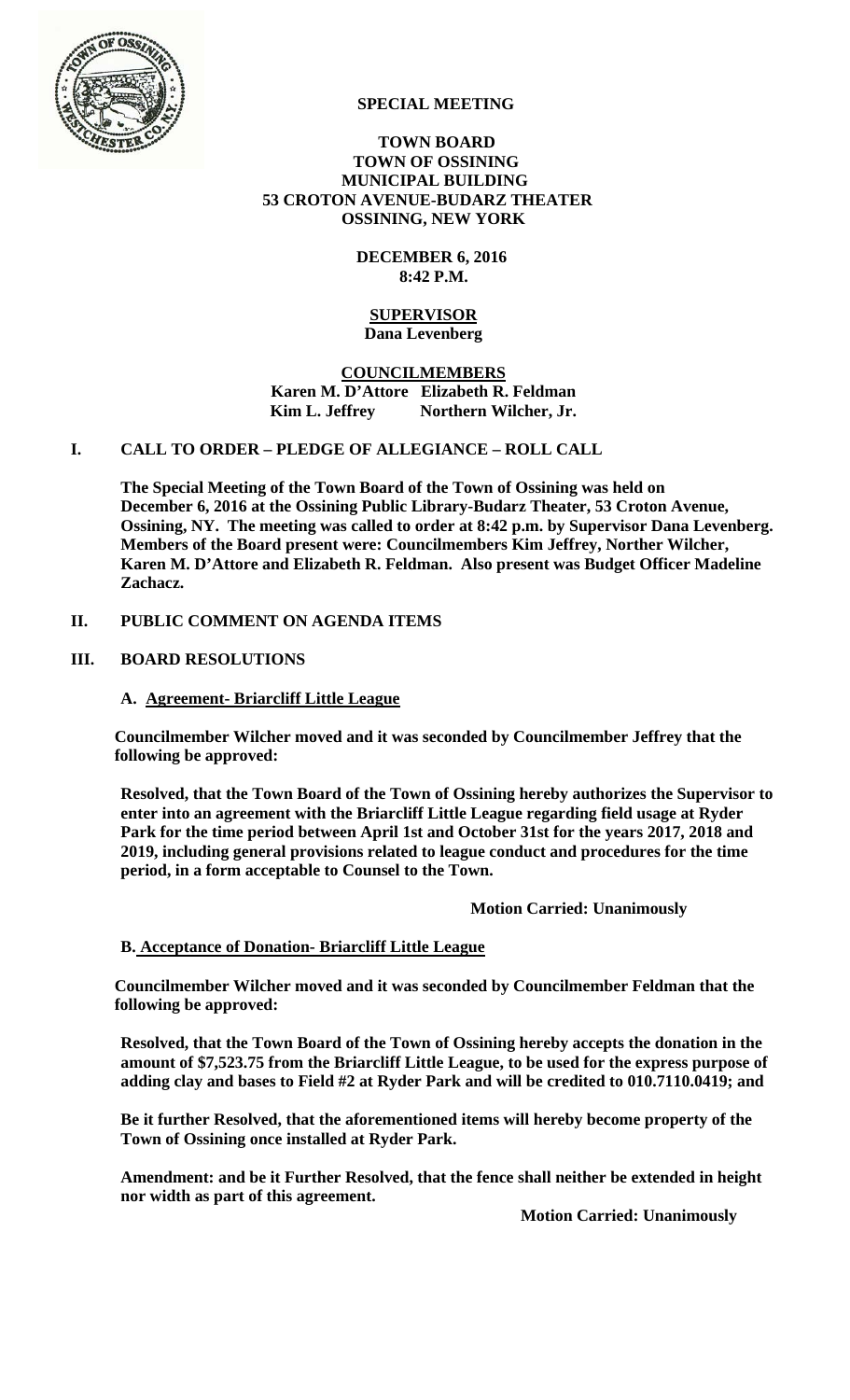# **C. Renewal- Stirling Benefits Flexible Spending Account (FSA)**

**Councilmember Jeffrey moved and it was seconded by Councilmember Wilcher that the following be approved:** 

**Resolved, that the Town Board of the Town of Ossining hereby authorizes the renewal of the Town's Flexible Spending plan through Stirling Benefits of Milford, CT, and** 

**Be it further Resolved, that the Town Board acknowledges that the Health Care Maximum contribution will be \$2,600 in 2017.** 

### **Motion Carried: Unanimously**

## **D. Greenway Conservancy for the Hudson River Valley Grant- Authorization to Sign MOU**

**Councilmember Wilcher moved and it was seconded by Councilmember Feldman that the following be approved:** 

**Resolved, that the Town Board of the Town of Ossining hereby authorizes the Supervisor to sign a Memorandum of Understanding with the Greenway Conservancy for the Hudson River Valley, Inc., Albany, NY, to begin work on a plan for an Open Space/ Bike Lane/ Connectivity Corridor.** 

#### **Motion Carried: Unanimously**

## **E. Statement of Support for a Safe, Inclusive and Unified Ossining**

**Councilmember Jeffrey moved and it was seconded by Councilmember Wilcher that the following be TABLED:** 

**Whereas, there has been an outpouring of support across our nation for families and groups who share concerns and fears over how they may be adversely impacted by changes in our government; and** 

**Whereas, the Town Board of the Town of Ossining wishes to lend our voices to that support, and affirm that the Town of Ossining will always strive to be a welcoming, inclusive place for all of our residents and visitors;** 

**Now, therefore be it Resolved, that the Town Board of the Town of Ossining hereby issues ` the following statement:** 

*"The Town Board of the Town of Ossining does hereby condemn any and all acts of discrimination, violence, or intimidation, or any acts that serve to disenfranchise members of our community based on their national origin, gender, sexual orientation, race, sex, disability or religion. We refuse to tolerate behavior in the Town of Ossining that causes anyone to feel unsafe or unwelcome, and we are committed to the preservation of the freedom we have come to enjoy, underpinned by the equality and rights for which our country's founders fought, and by which our nation was formed."* 

### **Motion Carried: TABLED**

### **F. Order Calling a Public Hearing in the matter of the Petition for Extension of the Ossining Consolidated Sewer District**

**Councilmember Wilcher moved and it was seconded by Councilmember Jeffrey that the following be approved:** 

**Whereas, a written petition, dated December 5th, 2016, in due form and containing the required signature, has been presented by Birney Kubica and Akira Onoyama to the Town Board of the Town of Ossining, Westchester County, New York, for the extension of the Ossining Consolidated Sewer District in said Town; and** 

**Whereas, said premises are known as 12 Tavano Road, Ossining, New York , and also known as Section 90.10, Block 3, Lot 21 on the Tax Map of the Town of Ossining, and** 

**Whereas, the improvements proposed for said Sewer District Extension consist of the construction and installation of a sewer system, including sewer main, manhole and other improvements incidental thereto, all as more described in the map and plan accompanying**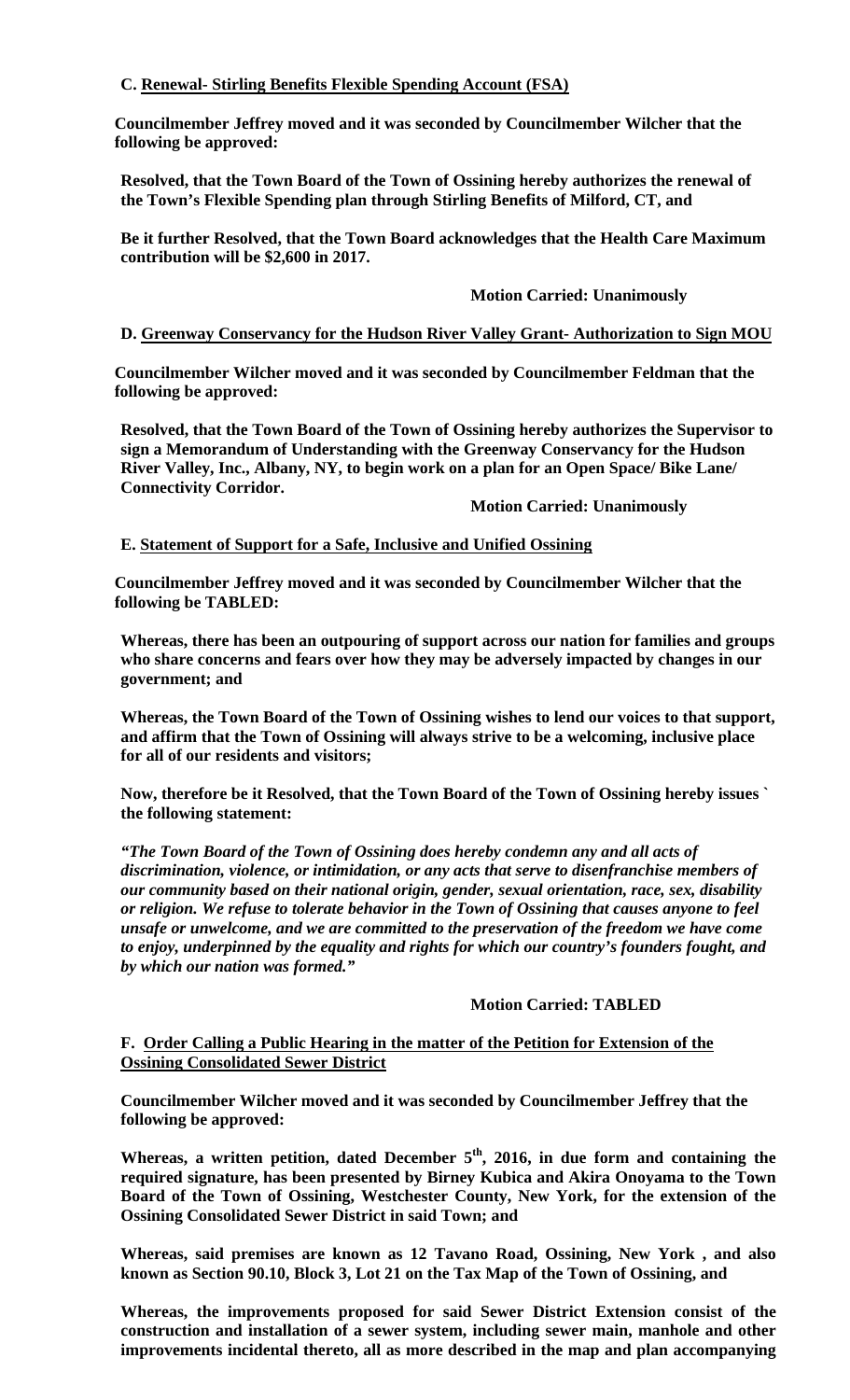**the aforesaid petition, which map and plan are on file in the Town Clerk's Office of said Town for public inspection during regular business hours; and** 

**Whereas, the cost of establishing such Sewer District Extension shall be borne entirely by the Petitioner; and**

**Whereas, it is now desired to call a Public Hearing to consider the Petition for the proposed establishment of said Sewer District Extension pursuant to Section 193 of the Town Law, as well as for purposes of determining the environmental impact of said action; Now Therefore be it**

**Ordered, by the Town Board of the Town of Ossining, Westchester County, New York, as follows:**

**Section 1: A meeting of the Town Board of the Town of Ossining, Westchester County, New York, shall be held at Village/ Town Hall at 16 Croton Avenue, in Ossining, New York, on the 20th day of December, 2016, at 7:30p.m., for the purpose of conducting a public hearing to consider the aforementioned Petition and to hear all persons interested in the subject thereof concerning the same.**

**Section 2: The Town Clerk is hereby authorized and directed to cause a certified copy of this Order to be published in the Gazette and posted in the manner provided by law.**

**Section 3: This Order shall take effect immediately.** 

 **Motion Carried: Unanimously** 

#### **G. Retainer Agreement- Leavitt Legal**

**Councilmember Jeffrey moved and it was seconded by Councilmember Wilcher that the following be approved:** 

**Resolved, that the Town Board of the Town of Ossining hereby retains the services of Benjamin Leavitt of Leavitt Legal, Inc. to represent former Supervisor Susanne Donnelly in the matter of Dale Cemetery Management Corp, et. al. v. Donnelly, et. al.** 

#### **Motion Carried: Unanimously**

#### **H. Planning 4 Health Task Force- Authorization to Sign MOU**

**Councilmember D'Attore moved and it was seconded by Councilmember Wilcher that the following be approved:** 

**Resolved, that the Town Board of the Town of Ossining hereby authorizes the Supervisor to sign a Memorandum of Understanding with members of NY Metro Planners4Health Task Force, subject to approval by Counsel to the Town.** 

#### **Motion Carried: Unanimously**

#### **IV. ADJOURNMENT-EXECUTIVE SESSION-PERSONNEL**

**At 9:03 P.M., Councilmember Wilcher moved and it was seconded by Councilmember D'Attore that the meeting be adjourned to Executive Session** 

**Motion Carried: Unanimously**